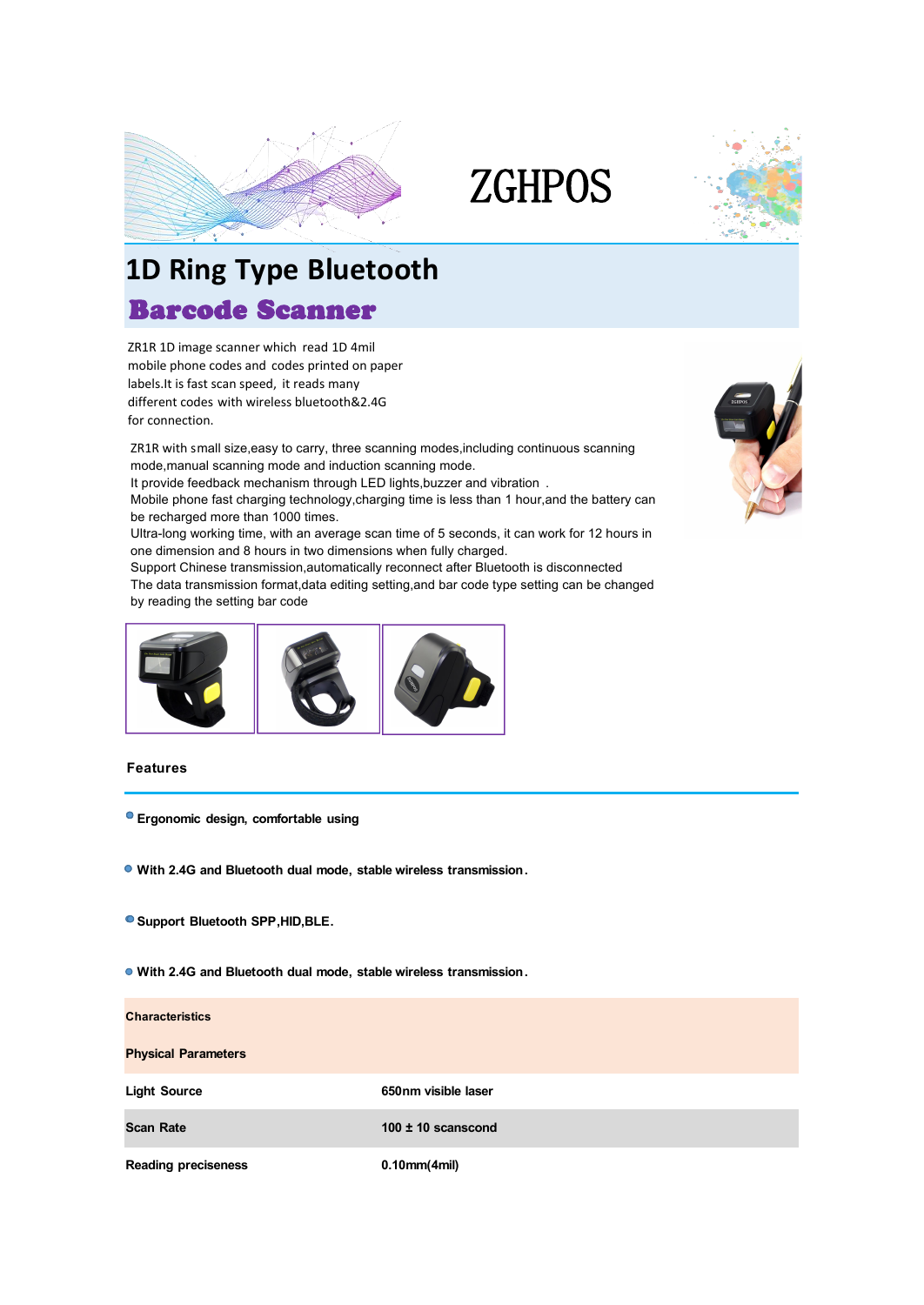| Interface                    | Bluetooth 4.0/USB/2.4G                                                                                                                                                             |            |
|------------------------------|------------------------------------------------------------------------------------------------------------------------------------------------------------------------------------|------------|
| <b>Battery</b>               | DC 3.7V, 360mA Li-ion battery                                                                                                                                                      |            |
| <b>Memory</b>                | 512KB                                                                                                                                                                              |            |
| Support OS                   | Microsoft Windows XP/7.0/8.0/10, Android, iOS.                                                                                                                                     |            |
| <b>Reading Distance</b>      | 2.5-600mm(100% UPC/EAN)                                                                                                                                                            |            |
| <b>Barcode types</b>         | Codabar, Code 11, Code 93, MSI, Code 128, UCC/EAN-128, Code 39, E/<br>13, UPC-A, ISBN, Industrial 25, Interleaved 25, Standard 25, 2/5 Matrix,<br>databar (formerly RSS) variants. |            |
| Scan scope                   | 10mm-250mm                                                                                                                                                                         |            |
| <b>Scanning angle</b>        | Roll:±35 degree / Pitch:±65 degree / Yaw:±50<br>degree                                                                                                                             |            |
| Bit error rate               | 1/5million                                                                                                                                                                         |            |
| Power voltage                | $5\mathrm{V}$                                                                                                                                                                      |            |
| Safety performance           | FCC, CE & Rohs                                                                                                                                                                     |            |
| <b>Dimension</b>             | 53mm*29mm*36mm                                                                                                                                                                     |            |
| Weight                       | 65g (include battery)                                                                                                                                                              |            |
| <b>Enviroment</b>            |                                                                                                                                                                                    |            |
| <b>Operating Temperature</b> | 0 °C~ 50 °C/32 to 122 F                                                                                                                                                            |            |
| <b>Storage Temperature</b>   | -10 °C~ 50 °C/-4 to 140 F                                                                                                                                                          |            |
| Humidity                     | $20\% \sim 85\%$ (non-condensing)                                                                                                                                                  |            |
|                              | Package including:1*barcode scanner+1*User manual+1* Changer cable+1*Charger head+1*Mobile 4.0 receiver                                                                            |            |
| Warranty                     | 2 Years                                                                                                                                                                            |            |
| Warranty                     | 2 Years                                                                                                                                                                            |            |
|                              |                                                                                                                                                                                    | <b>ZGI</b> |
|                              | FC ROHS & X CE                                                                                                                                                                     | www.zg     |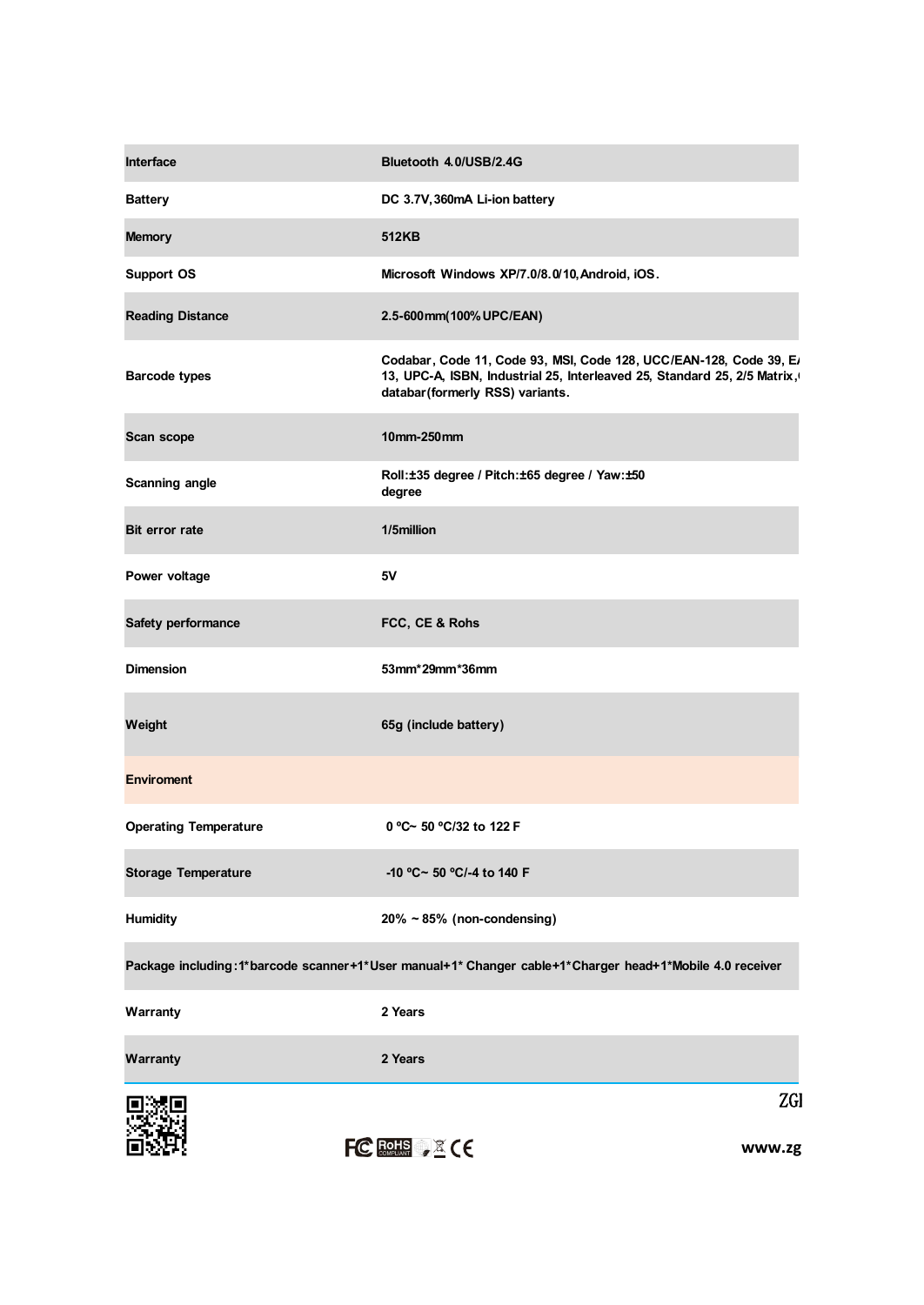